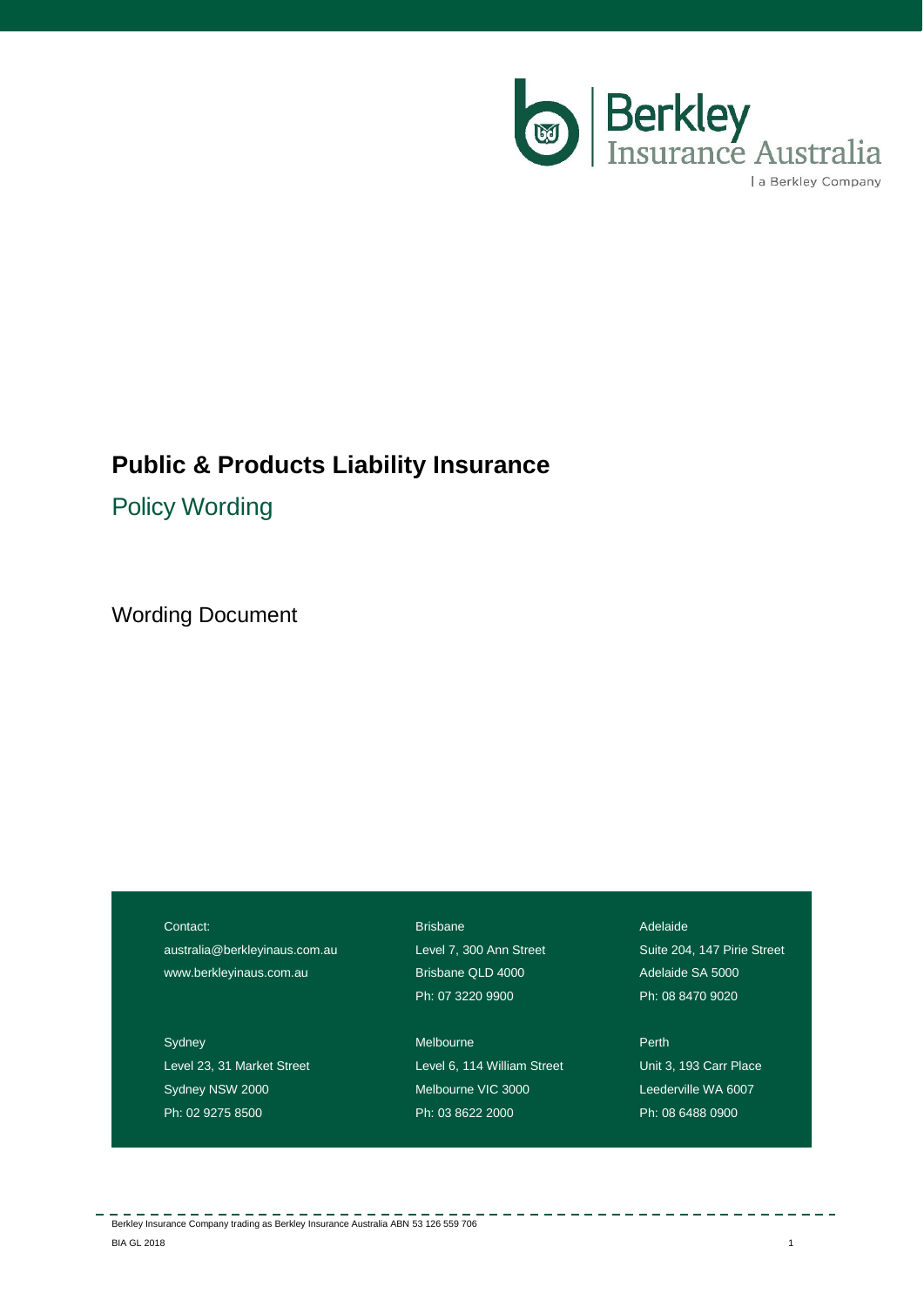

# **Public & Products Liability Insurance**

Policy Wording

# **Contents**

| 1. | Important Information           |  | 3  |
|----|---------------------------------|--|----|
| 2. | Policy Information              |  | 5  |
| 3. | <b>Public Liability</b>         |  | 6  |
| 4. | <b>Product Liability</b>        |  | 9  |
| 5. | <b>General Extensions</b>       |  | 11 |
| 6. | <b>General Exclusions</b>       |  | 12 |
| 7. | Definitions and Interpretations |  | 15 |
| 8. | <b>General Conditions</b>       |  | 20 |

## **Contact Details** \_\_\_\_\_\_\_\_\_\_

| Sydney           | Melbourne          | <b>Brisbane</b>   | Perth               | Adelaide         |
|------------------|--------------------|-------------------|---------------------|------------------|
| Level 23,        | Level 6.           | Level 7,          | Unit 3.             | Suite 204        |
| 31 Market Street | 114 William Street | 300 Ann Street    | 193 Carr Place      | 147 Pirie Street |
| Sydney NSW 2000  | Melbourne VIC 3000 | Brisbane QLD 4000 | Leederville WA 6007 | Adelaide SA 5000 |
| Ph: 02 9275 8500 | Ph: 03 8622 8000   | Ph: 07 3220 9900  | Ph: 08 6488 0900    | Ph: 08 8470 9020 |

Email: **[australia@berkleyinaus.com.au](mailto:australia@berkleyinaus.com.au)** Website: www.berkleyinaus.com.au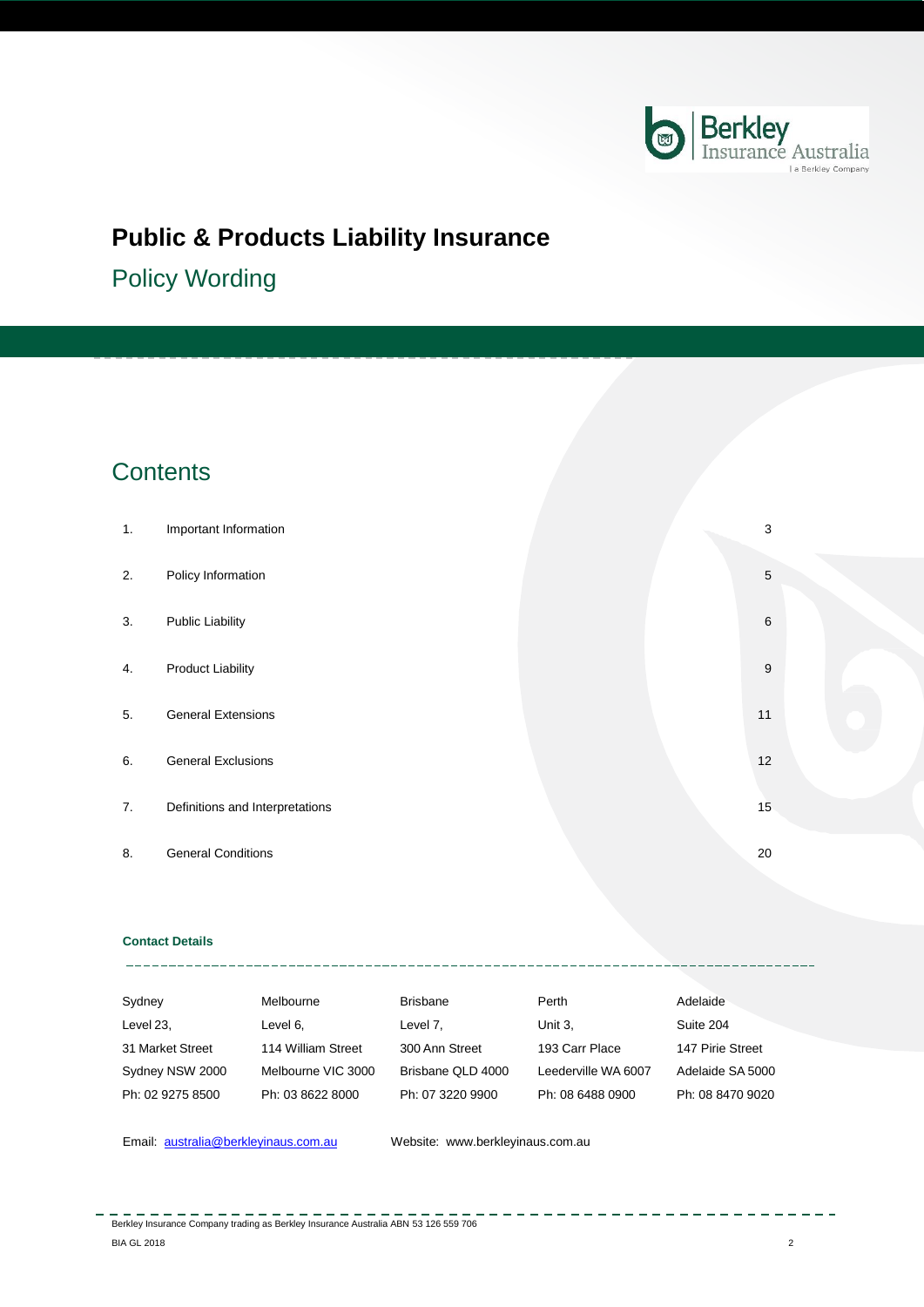# **Public & Products Liability Insurance**

# Policy Wording

# <span id="page-2-0"></span>**1. Important Information**

### **Please read the following information**

## **A. Your Duty of Disclosure**

Before you enter into an insurance contract, you have a duty to tell us anything that you know, or could reasonably be expected to know that may affect our decision to insure you and on what terms.

You have this duty until we agree to insure you.

You have the same duty before you renew, extend, vary or reinstate an insurance contract.

You do not need to tell us anything that:

- reduces the risk we insure you for; or
- is common knowledge; or
- we know or should know as an insurer; or
- we waive your duty to tell us about.

## **If you do not tell us something**

If you do not tell us anything you are required to, we may cancel your contract or reduce the amount we will pay you if you make a claim, or both.

If your failure to tell us is fraudulent, we may refuse to pay a claim and treat the contract as if it never existed.

## **B. Subrogation Agreements**

Where another person would be liable to compensate you for any loss or damage otherwise covered by the insurance, but you have agreed with that person either before or after the loss or damage occurred that you would not seek to recover any monies from that person, We will not cover you under the insurance for such loss or damage.

# **C. Privacy Statement**

Berkley Insurance Australia handles your personal information in a responsible manner and in accordance with the *Privacy Act 1988 (Cth).*

#### **Consent**

By requesting us to provide you with insurance and insurance related services, you consent to the collection, use and disclosure of personal information you have provided to us for the purposes set out in our Privacy Policy.

#### **How we collect your personal information**

Generally we collect personal information from you or your agents. Personal information may also be collected by us from our agents and service providers; other insurers and insurance reference bureaus; third parties who may claim

<u> 100 minute</u>

----------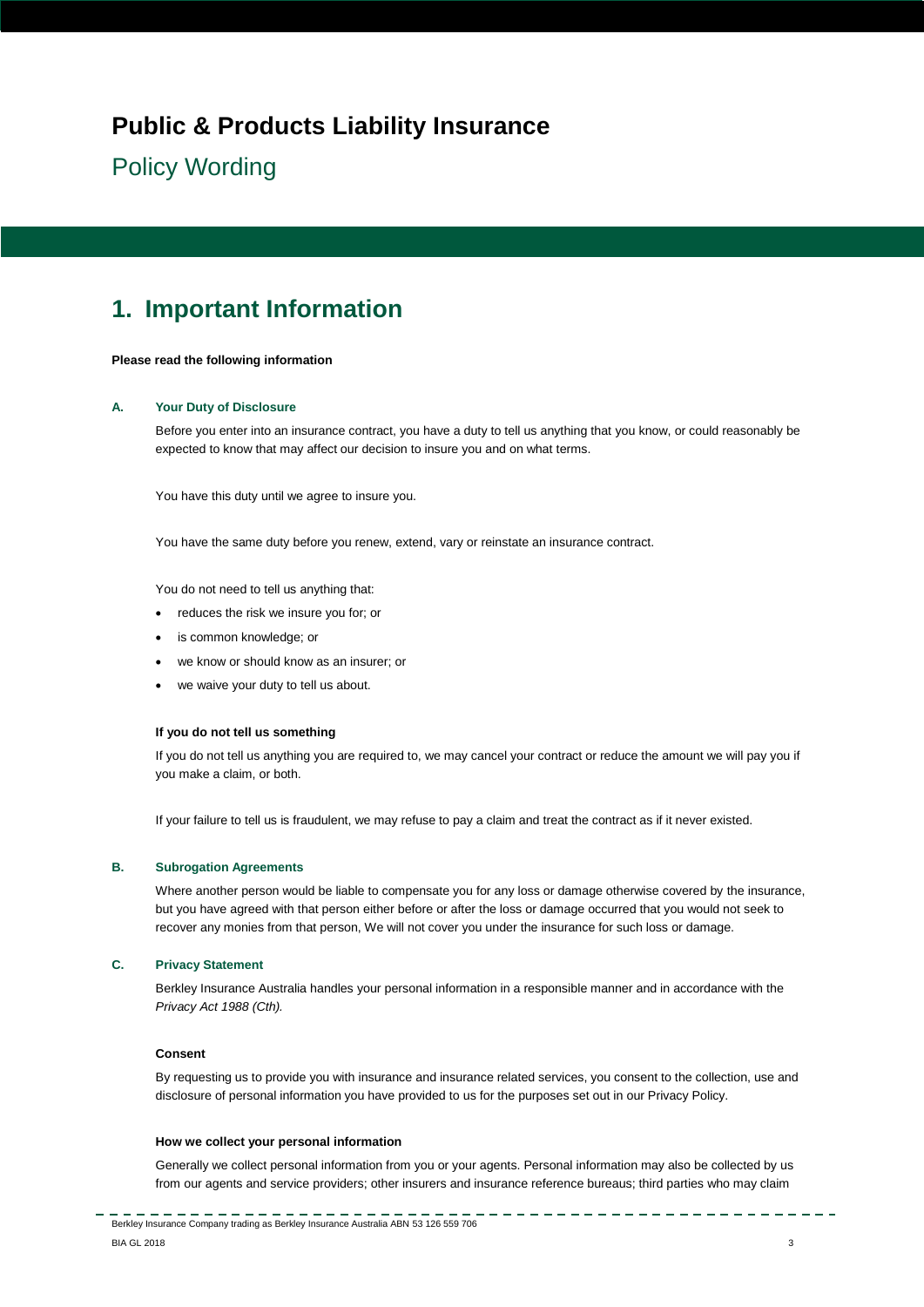under your policies; service providers who assist us in investigating, processing and settling claims; third parties who may be arranging cover for a group that you are part of; statutory, regulatory and law enforcement bodies and from publicly available sources.

#### **Why we collect personal information**

The personal information we collect enables us to provide our products and services. This may include processing and settling claims; offering products and services that may be of interest to you and conducting market research for products and services that may be relevant to you.

You can choose not to receive product or service offering from us by calling (02) 92758500 Eastern Standard Time 9am to 5pm Monday to Friday inclusive. For further information, you can access our Privacy Policy at [www.berkleyinaus.com.au](http://www.berkleyinaus.com.au/)

### **Who we disclose your personal information to**

Your personal information may be disclosed to other parties with whom we have business arrangements for purposes set out in the paragraph above. These parties may include insurers, intermediaries, reinsurers, related companies, our advisers and parties involved in claims assessment, processing, investigation and settlement. Where required by law, we may also disclose information to government, law enforcement, dispute resolution and statutory or regulatory bodies.

#### **Personal information about others**

Where you provide personal information about others, you represent to us that you have made them aware that you will do so, the types of third parties we may disclose it to together with the purposes we and our third parties use it for, how they can access such information and how complaints can be made

Where you provide sensitive information about others, you represent to us that you have obtained their consent. If you have not, and will not do so, you must tell us before you provide the sensitive information.

#### **Overseas Disclosure**

Your personal information may be disclosed to other companies in the Berkley group, reinsurers and service providers that may be located in Australia and overseas. The countries this information may be disclosed may vary from time to time but may include the United States of America and other countries where the Berkley group has a presence.

Any information disclosed may only be used for the purposes detailed above.

### **Accessing your personal information and dealing with complaints**

You may request access to the personal information we hold about you by calling us at any time.

Our Privacy Policy details how you can make a complaint about a breach of the privacy principles as set out in the *Privacy Act 1988 (Cth)* and our complaints process.

Our Privacy Policy is available a[t www.berkleyinaus.com.au](http://www.berkleyinaus.com.au/)

## **Contact Details**

Berkley Insurance Australia Level 23, 31 Market Street SYDNEY NSW 2000 Ph: 02 9275 8500 Fax: 02 9261 2773 [Email: australia@berkleyinaus.com.a](mailto:australia@wrberkley.com)u Web site[: www.berkleyinaus.com.au](http://www.wrbaustralia.com.au/)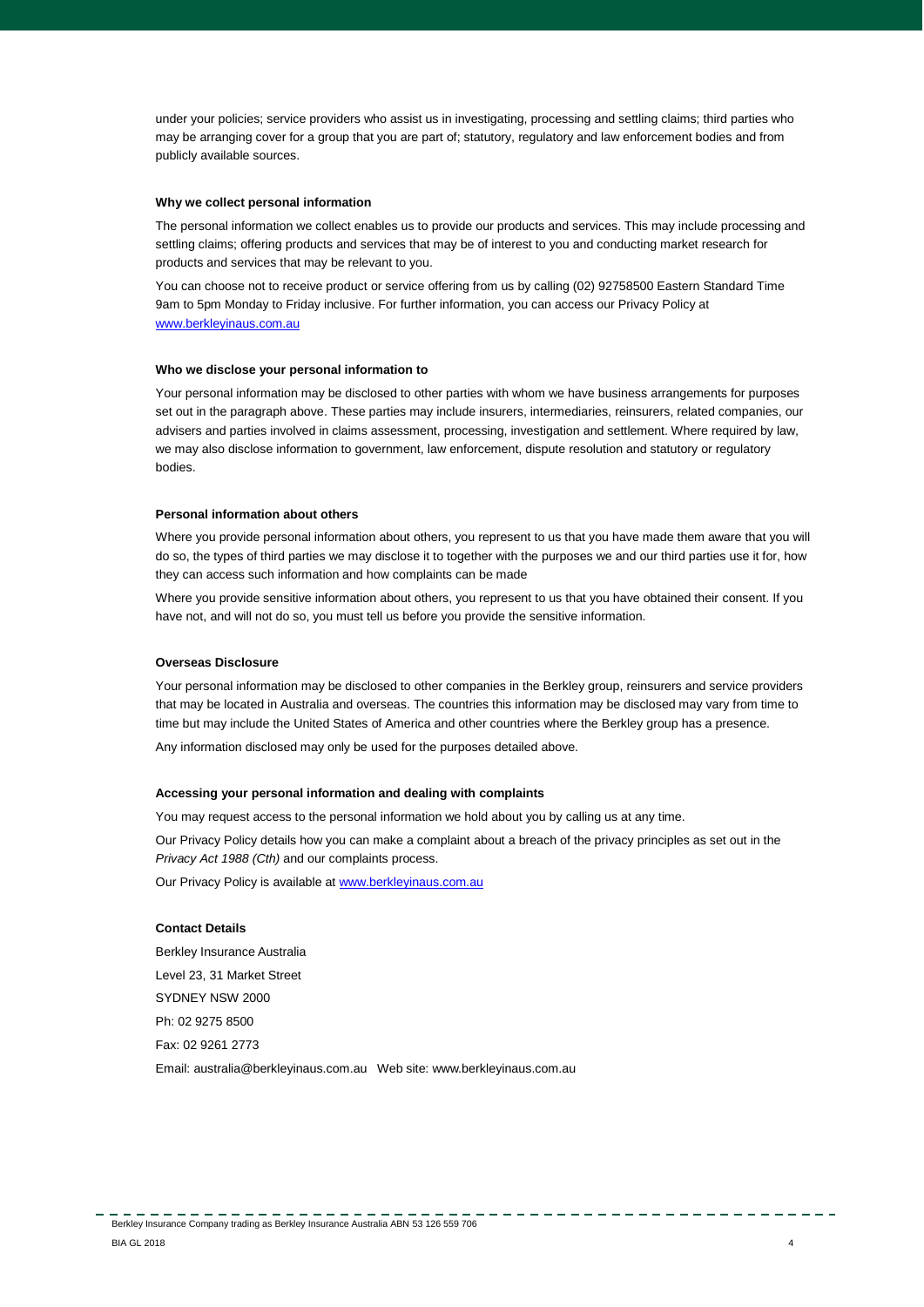# <span id="page-4-0"></span>**2. Policy Information**

The following is provided for information purposes only and does not form part of the Policy.

This Policy details the type of cover available and your rights and obligations in relation to your insurance. Please read it carefully to ensure that it meets your requirements.

## **2.1 This Policy consists of:**

- **2.1.1** the Schedule which shows who is the Insured, the Business being covered and other Policy particulars such as the Period of Insurance, the Limits of Indemnity and certain amounts for which the Insured may be responsible
- **2.1.2** the Insuring Clauses which explain the basis on which the cover is provided;
- **2.1.3** the Automatic Extensions and Exclusions specific to each Policy Section, which give precise details of the cover being provided under that Section;
- **2.1.4** the General Extensions and Exclusion which apply to the whole policy and coverage provided within the individual Insuring Clauses and Sections;
- **2.1.5** the Definitions and Interpretations which detail the words within the policy which have special meanings;
- **2.1.6** the General Conditions which incorporate terms that apply to the whole Policy; and
- **2.1.7** any endorsement which has been applied to expand or restrict coverage.

Immediate notice should be given to Us of any changes which may affect the insurance provided by this Policy.

Alterations in the cover required after the Policy has been issued will be confirmed by separate endorsement which you should file with the Policy. You should refer to these endorsements and the Policy to ascertain precise details of cover currently in force.

Your insurance broker will be able to provide any help or information that you might require.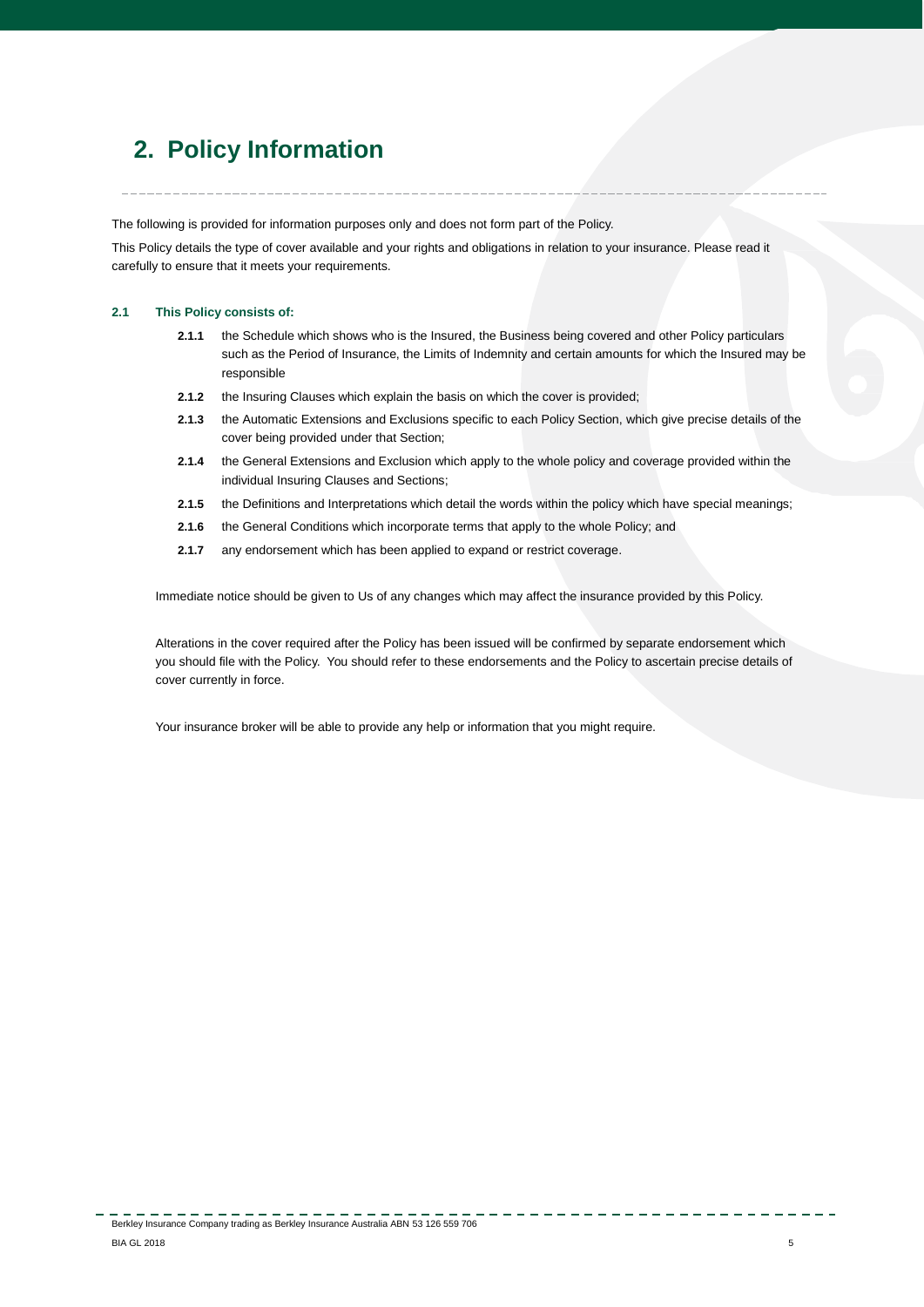# <span id="page-5-0"></span>**3. Public Liability**

## Insuring Clauses

## **3.1 Public Liability Insuring Clause**

We will indemnify the Insured up to the Limit of Indemnity in respect of all sums which they shall become legally liable to pay for Compensation arising from;

- **3.1.1** Personal Injury;
- **3.1.2** Property Damage; or
- **3.1.3** Advertising Injury;

first happening during the Period of Insurance as a result of an Occurrence within the Territorial Limits and in connection with the Business.

## **3.2 Defence Costs Insuring Clause**

We will also pay, in addition to the Limit of Indemnity, Defence Costs where such costs have been incurred with Our prior written consent, PROVIDED THAT:

- **3.2.1** We will not be obligated to pay any Defence Costs after the Limit of Indemnity has been exhausted by payment of judgments or settlements; and
- **3.2.2** in the event of an Occurrence happening in the United States of America or Canada or their respective protectorates and territories for which Compensation is otherwise payable by Us under this Policy, the Limit of Indemnity shall apply to such claims inclusive of Defence Costs.

## **3.3 Limit of Indemnity**

Our liability for Compensation under this section in respect of any one Occurrence shall not exceed the Limit of Indemnity specified in the Schedule.

In the event of an Occurrence happening in the United States of America, Canada and/or their respective protectorates and territories, the Limit of Indemnity shall be inclusive of Defence Costs, claimant's costs and expenses and will apply in the aggregate to all claims during the Period of Insurance.

# Automatic Extensions

We will provide the following cover, PROVIDED THAT:

- a. the cover provided by each Automatic Extension is subject to the Schedule, Insuring Clauses, General Conditions, Exclusions, Definitions and Interpretations and any other terms of the Policy (unless otherwise expressly stated); and
- b. the inclusion of any Automatic Extension will not increase the Limit of Indemnity. Where a sub-limit is stated in respect of any Automatic Extension, such sub-limit shall form part of and not be in addition to the Limit of Indemnity:

## **3.4 Movement of Obstructing Vehicles**

Insuring Clause 3.1 provides cover for liability caused by or arising from any vehicle (not owned by or hired by or lent to the Insured) being driven by the Insured or by any Employee with the Insured's permission whilst such vehicle is being moved for the purpose of allowing free movement of any vehicles or pedestrians, PROVIDED THAT:

- **3.4.1** movements are limited to vehicles parked on or obstructing the Insured's premises or any site at which the Insured is working; and
- **3.4.2** the vehicle causing obstruction will not be driven by any person unless such person is licensed and competent to drive the vehicle; and
- **3.4.3** the vehicle causing obstruction is driven by use of the owner's ignition key; and
- **3.4.4** We shall not provide indemnity against liability;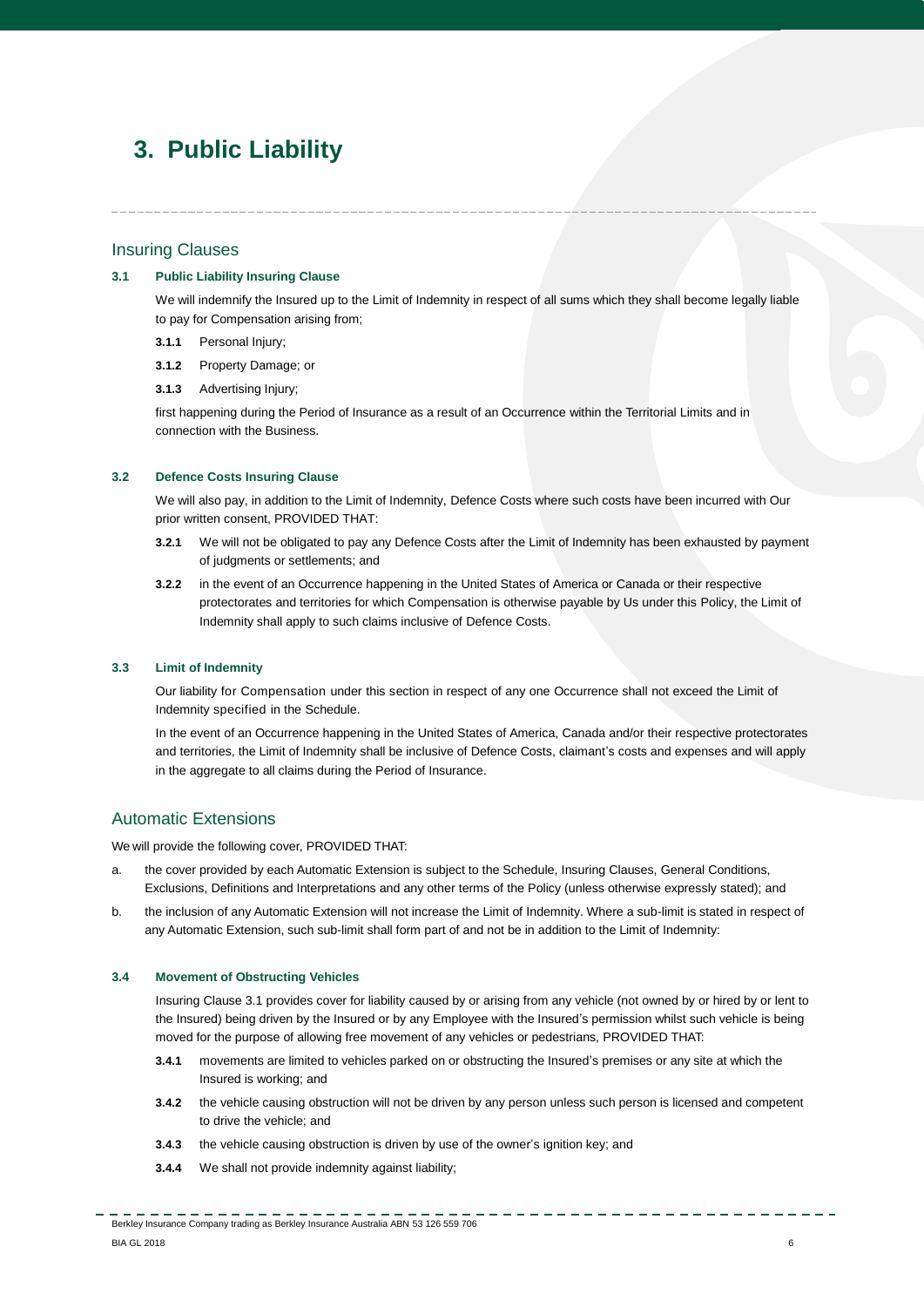- a) in respect of damage to such vehicle, or
- b) in respect of which compulsory insurance or security is required under any legislation governing the use of the vehicle.

The cover provided by this extension is not subject to Exclusion 3.7.

## **3.5 Overseas Personal Liability**

We will indemnify:

- **3.5.1** where the Named Insured is a natural person, the Named Insured; or
- **3.5.2** any director, officer or partner of the Named Insured; or
- **3.5.3** at the request of the Named Insured;
	- a) any Employee of the Named Insured normally resident in the Commonwealth of Australia; or
	- b) any spouse or child of the persons referred to in clause 3.5.1, 3.5.2 or 3.5.3(a) above who are normally resident in the Commonwealth of Australia and accompanying such persons in respect of liability incurred by such persons in a personal capacity

in connection with an event occurring in a country outside of the Territorial Limits whilst on a temporary visit to such country in connection with the Business. In addition, We will indemnify the Named Insured for any liability arising out of any event for which the persons referred to in clauses 3.5.2 or 3.5.3 are or would, at the request of the Named Insured, be entitled to be indemnified under this extension.

PROVIDED THAT:

- **3.5.4** any person entitled to indemnity under this extension shall as though they were the Insured be subject to the terms (including without limitation the Conditions and the Exclusions) of this Policy insofar as they can apply; and
- **3.5.5** nothing in this extension shall increase Our liability to pay any amount exceeding the Limit of Indemnity regardless of the number of persons claiming to be indemnified; and
- **3.5.6** We shall not provide indemnity against;
	- a) any Contractual Liability but only to the extent to which it would not have attached in the absence of such contract or agreement;
	- b) liability for which indemnity is provided by any other insurance;
	- c) liability in respect of Property Damage to property belonging to or in the custody or under the control of any person entitled to indemnity under this extension;
	- d) liability in respect of Personal Injury to any person entitled to indemnity under this extension;
	- e) liability caused by or arising from:
		- (i) the ownership or occupation of land or buildings;
		- (ii) the carrying on of any business, profession, trade or employment;
		- (iii) the ownership possession or use of animals other than horses or domestic dogs or cats.

# Exclusions

We will not provide indemnity against liability:

## **3.6 Aircraft and Watercraft**

caused by, arising out of or in connection with the ownership possession maintenance operation or use by or on behalf of the Insured of any:

- **3.6.1** airlines, Aircraft, aerodromes, airports, and/or other aviation risks, spacecraft, launch sites and/or other space risks;
- **3.6.2** hovercraft or Watercraft other than hand propelled Watercraft or other Watercraft not exceeding 8 metres in length.

## **3.7 Mechanically Propelled Vehicle**

caused by, arising out of or in connection with the ownership possession operation or use by or on behalf of the Insured of any Mechanically Propelled Vehicle:

----------------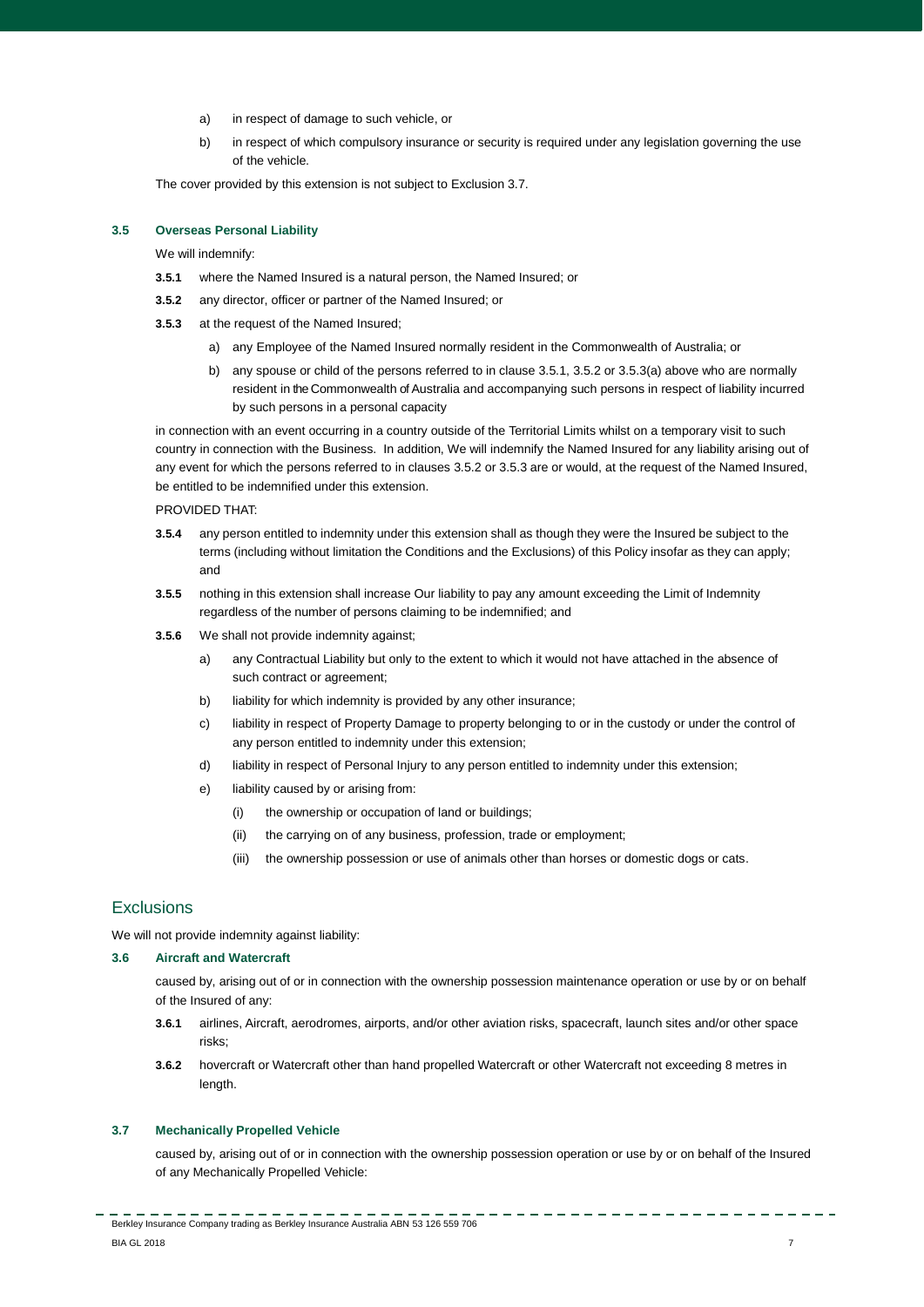- **3.7.1** for which compulsory insurance or security is required under any legislation governing the use of the vehicle; or
- **3.7.2** where indemnity is provided by any other insurance effected by or on behalf of the Named Insured or the Insured.

PROVIDED THAT this Exclusion shall not apply to liability caused by or arising from:

- a) the use of vehicles whilst being operated as a Tool of Trade at the Insured's premises or on any site at which the Insured is working; or
- b) the loading or unloading of any vehicle or the bringing to or taking away of a load from any vehicle; or
- c) damage to any building, bridge, weighbridge, road or to anything beneath caused by vibration or by the weight of any vehicle or of its load.

## **3.8 Products Supplied**

caused by, arising out of or in connection with any Product supplied after it has ceased to be in the custody or under the control of the Insured or any Employee other than food or drink for consumption on the Insured's premises.

### **3.9 Property Damage**

caused by, arising out of or in connection with Property Damage to property:

- **3.9.1** belonging to the Insured;
- **3.9.2** in the physical or legal care, custody or control of the Insured or any Employee of the Insured, other than;
	- a) personal effects of any visitor, director, partner or Employee of the Insured;
	- b) premises (including their fixtures and fittings) leased or rented to the Insured;
	- c) premises and their contents not belonging to, leased or rented to the Insured, at which the Insured is conducting work as part of their usual Business;
	- d) buildings (including contents therein) which are not owned leased or rented by the Insured but are temporarily occupied by the Insured for the purpose of maintenance alteration extension installation or repair;
	- e) vehicles and their contents in any Car Park owned by the Insured not operated for reward; or
	- f) all other property up to a limit of \$250,000 in the aggregate in any one Period of Insurance.

## **3.10 Product Liability**

which is indemnifiable under section 4 of this Policy.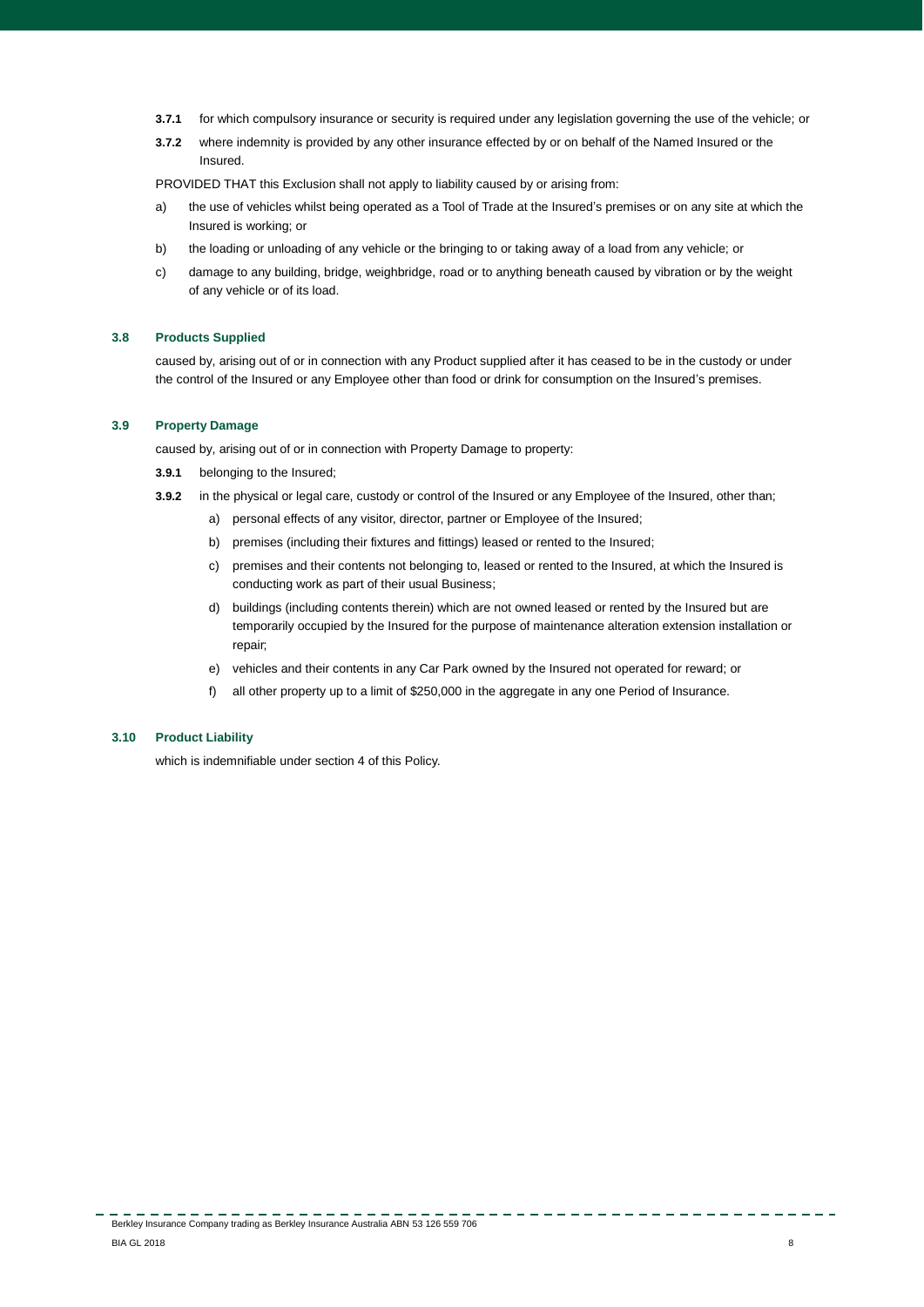# <span id="page-8-0"></span>**4. Product Liability**

## Insuring Clauses

## **4.1 Product Liability Insuring Clause**

We will indemnify the Insured up to the Limit of Indemnity in respect of all sums which they will become legally liable to pay for Compensation arising from:

- **4.1.1** Personal Injury;
- **4.1.2** Property Damage; or
- **4.1.3** Advertising Injury

happening during the Period of Insurance as a result of an Occurrence anywhere within the Territorial Limits and caused by any Product.

## **4.2 Defence Costs Insuring Clause**

We will also pay, in addition to the Limit of Indemnity, Defence Costs where such costs have been incurred with Our prior written consent, PROVIDED THAT:

- **4.2.1** We will not be obligated to pay Defence Costs after the Limit of Indemnity has been exhausted by payment of judgments or settlements.
- **4.2.2** in the event of an Occurrence happening in the United States of America, Canada or their respective protectorates and territories for which Compensation is otherwise payable by Us under this Policy, the Limit of Indemnity shall apply to such claims inclusive of Defence Costs.

#### **4.3 Limit of Indemnity**

Our liability for Compensation in respect of any one Occurrence under this section shall not exceed the Limit of Indemnity specified in the Schedule. Our aggregate liability for Compensation under this section shall not exceed the Limit of Indemnity specified in the Schedule.

In the event of an Occurrence happening in the United States of America, Canada and/or their respective protectorates and territories, the Limit of Indemnity shall be inclusive of Defence Costs, claimant's costs and expenses and will apply in the aggregate to all claims during the Period of Insurance.

# **Exclusions**

We shall not provide indemnity against liability:

#### **4.4 Product Recall**

caused by, arising out of or in connection with the withdrawal recall inspection repair replacement alteration removal rectification reinstatement or reinstallation of any Product or any refund made in respect of any Product.

## **4.5 Aviation or Aero Spatial Devices or Purposes**

caused by arising out of or in connection with any Product which to the knowledge of the Insured is intended for:

- **4.5.1** use in or on any aircraft or aero spatial device; or
- **4.5.2** aviation or aero spatial purposes.

## **4.6 United States of America or Canada**

caused by, arising from or in connection with any Product supplied which to the knowledge of the Insured is for use in or supply to the United States of America or Canada and their respective protectorates and territories unless otherwise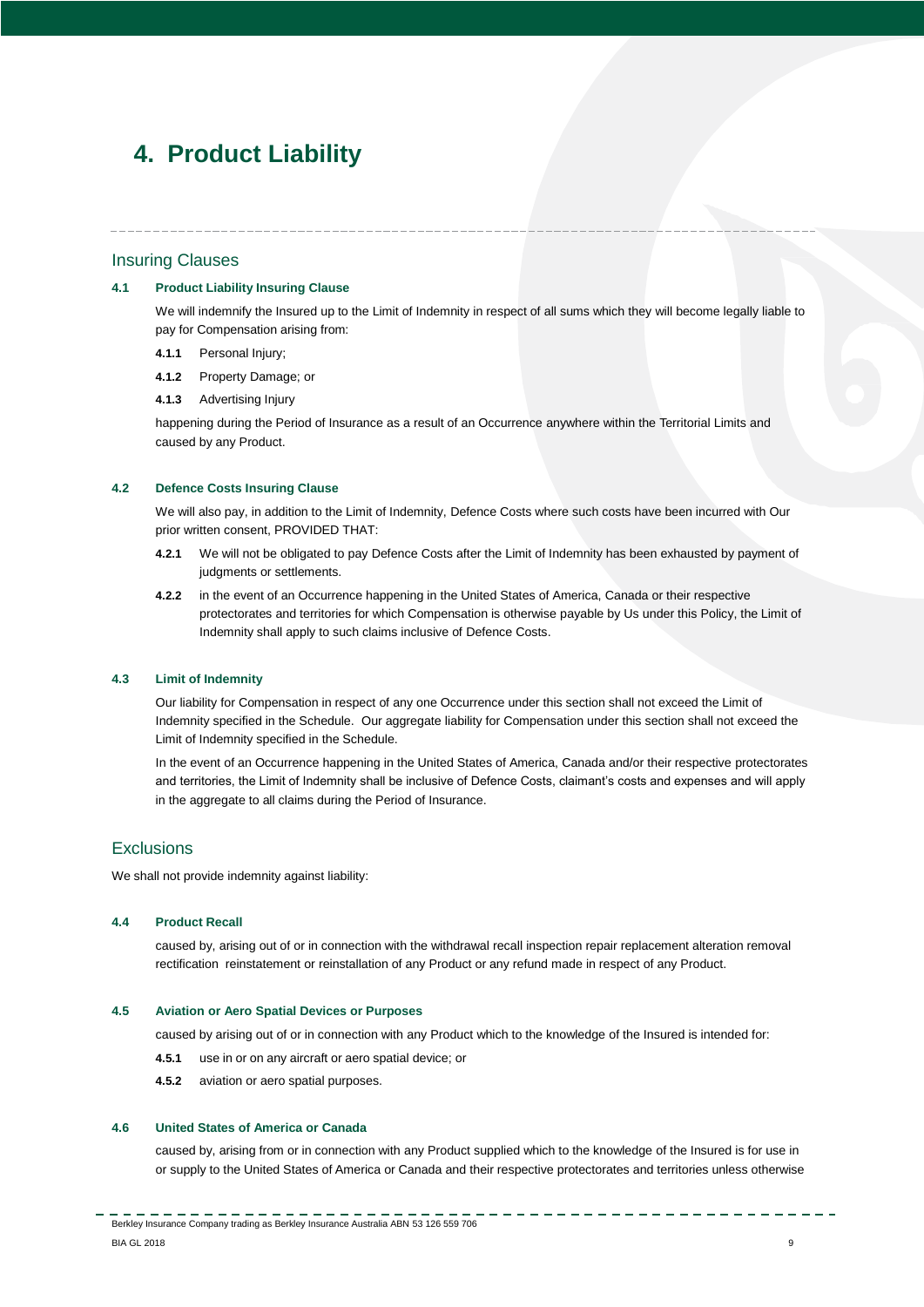agreed to in writing by Us.

# **4.7 Property Damage to Your Products**

caused by, arising out of or in connection with property damage to any Product if the damage is attributable to any fault or defect in them or to their harmful nature or unsuitability.

# **4.8 Public Liability**

which is indemnifiable under section 3 of this Policy.

---------------

 $\sim$   $\sim$   $\sim$   $\sim$   $\sim$   $\sim$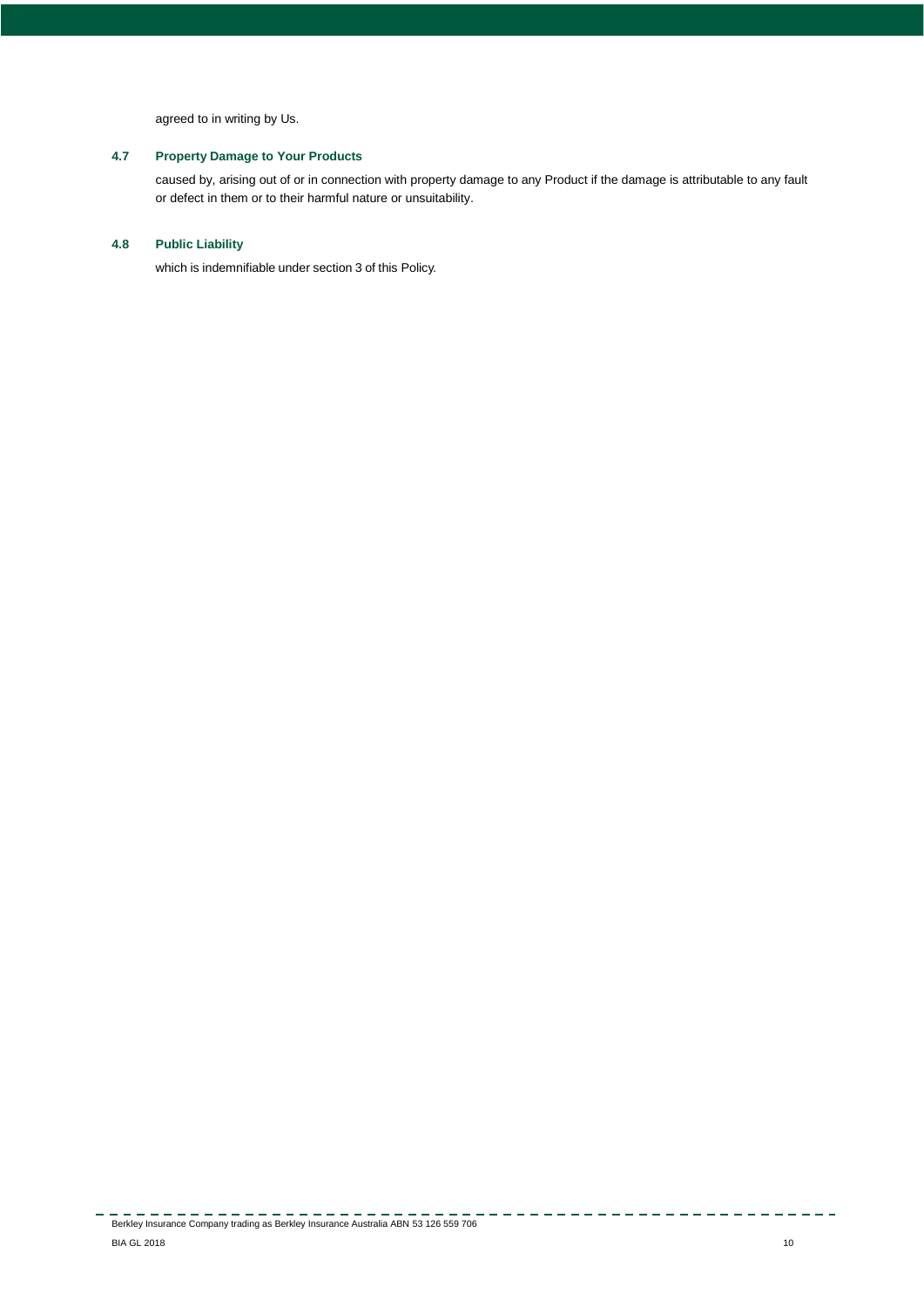# <span id="page-10-0"></span>**5. General Extensions**

We will provide the following cover under section 3 (Public Liability) and section 4 (Products Liability), PROVIDED THAT:

- a. the cover provided by each General Extension is subject to the Schedule, Insuring Clauses, General Conditions, Exclusions, Definitions and Interpretations and any other terms of the Policy (unless otherwise expressly stated); and
- b. the inclusion of any General Extension will not increase the Limit of Indemnity. Where a sub-limit is stated in respect of any Extension, such sub-limit shall form part of and not be in addition to the Limit of Indemnity.

## **5.1 Costs of Court Attendance**

In the event of any of the under-mentioned persons attending court as a witness at Our request in connection with a claim in respect of which the Insured is entitled to indemnity under this Policy We will reimburse the Insured at the following rates per day for each day on which attendance is required:

- **5.1.1** any director, officer or partner of the Insured \$650;
- **5.1.2** any Employee \$250.

#### **5.2 Indemnity to Other Persons**

We will also indemnify as if a separate Policy had been issued to each:

- **5.2.1** the legal personal representatives of the Insured or any other person entitled to indemnity under this Policy but only in respect of liability incurred by the Insured or such other person; and
- **5.2.2** any owner of plant hired to the Insured but only to the extent required by the conditions of any written contract or agreement of hire; and
- **5.2.3** any officer or member of the Insured's catering social sports educational medical dental and welfare organisations and fire security first aid and ambulance services in their respective capacity as such but not any medical or dental practitioner in respect of medical or dental services provided;

## PROVIDED THAT:

- a) any persons specified above shall as though they were the Insured be subject to the terms (including without limitation the Conditions and the Exclusions) of this Policy insofar as they can apply; and
- b) nothing in this extension shall increase Our liability to pay any amount exceeding the Limit of Indemnity regardless of the number of persons claiming to be indemnified.

## **5.3 Cross Liabil**i**ties**

If the Insured comprises more than one party We will provide indemnity to each such Insured in the same manner and to the same extent as if a separate Policy had been issued to each of them, PROVIDED THAT nothing in this extension shall increase Our liability to pay any amount exceeding the Limit of Indemnity regardless of the number of persons claiming to be indemnified.

Berkley Insurance Company trading as Berkley Insurance Australia ABN 53 126 559 706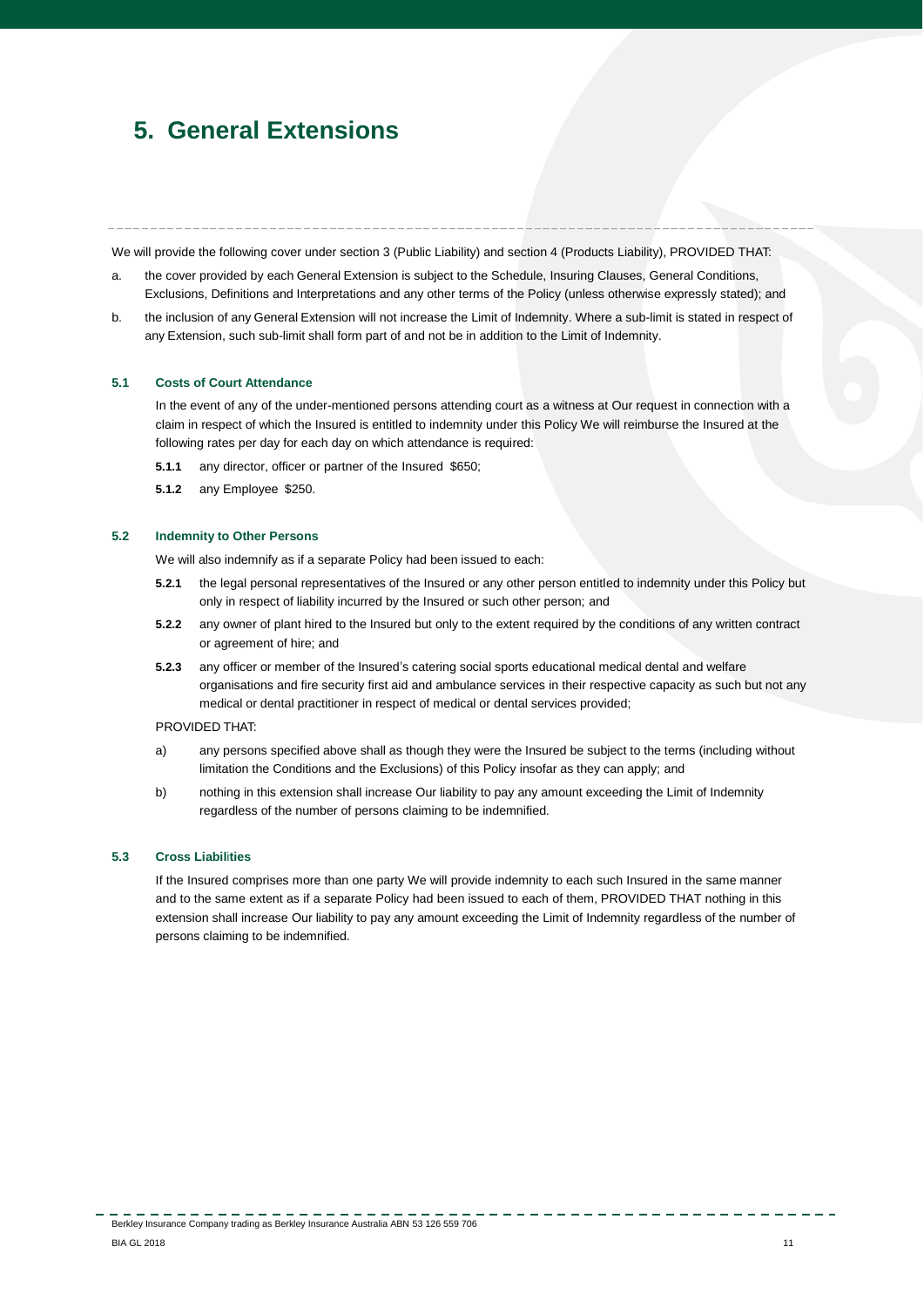# <span id="page-11-0"></span>**6. General Exclusions**

The following exclusions apply to all sections of this Policy, except where indicated.

## **6.1 Advertising Injury**

We shall not provide indemnity under this Policy in respect of liability directly or indirectly arising out of or in connection with:

- **6.1.1** the failure of performance of any contract, but this exclusion does not apply to claims for unauthorised appropriation of ideas based upon breach of an implied contract; or
- **6.1.2** any infringement of trade mark, service mark or trade name, but this shall not relate to titles or slogans; or
- **6.1.3** any incorrect description of any good or product; or
- **6.1.4** any mistake in advertised price; or
- **6.1.5** any publication or utterance or testimonial used or made at the Insured's direction and with the Insured's knowledge of the inaccuracy or falsity of the publication, utterance or testimonial; or
- **6.1.6** the failure of any Product or the Insured's services to conform with advertised performance, quality, fitness or durability; or
- **6.1.7** the Business if the principal business is advertising, broadcasting, publishing or telecasting.

## **6.2 Asbestos**

We shall not provide indemnity in respect of liability directly or indirectly arising out of resulting from in consequence of or in any way involving asbestos or any materials containing asbestos in whatever form or quantity.

#### **6.3 Con**t**ractual Liability**

We shall not provide indemnity in respect of liability assumed under an agreement unless such liability:

- **6.3.1** would have attached in the absence of such agreement; or
- **6.3.2** arises out of a condition or warranty of goods implied or imposed by statute; or
- **6.3.3** has been agreed in writing by Us.

## **6.4 Cyber Liability**

We shall not provide indemnity in respect of liability directly or indirectly arising out of:

- **6.4.1** alteration of, or damage to; or
- **6.4.2** a reduction in functionality availability or operation of;

a computer system or programme hardware data information repository microchip integrated circuit or similar device in computer equipment or non-computer equipment as a result of the Insured's "e-activities".

For the purpose of this exclusion, "e-activities" means any use of or Business undertaken by the Insured or by any person, persons, partnership, firm or company acting for or on behalf of the Insured in connection with electronic networks including the internet and private networks intranets extra-nets electronic mail worldwide web and similar medium.

## **6.5 Employer's Liability**

We shall not provide indemnity in respect of liability directly or indirectly:

- **6.5.1** caused by, arising out of or in connection with Personal Injury to any Employee or person arising out of and in the course of employment by the Insured where the Insured is indemnified or would be entitled to be indemnified (either in whole or in part) in accordance with insurance arranged or required to be arranged in respect of any workers' compensation law; or
- **6.5.2** caused by, arising out of or in connection with Personal Injury to any Employee for mental anguish, harassment, libel, slander, defamation, humiliation or discrimination whilst in the Insured's service or while employed by the Insured; or

Berkley Insurance Company trading as Berkley Insurance Australia ABN 53 126 559 706 er and the set of the set of the set of the set of the set of the set of the set of the set of the set of the set of the set of the set of the set of the set of the set of the set of the set of the set of the set of the se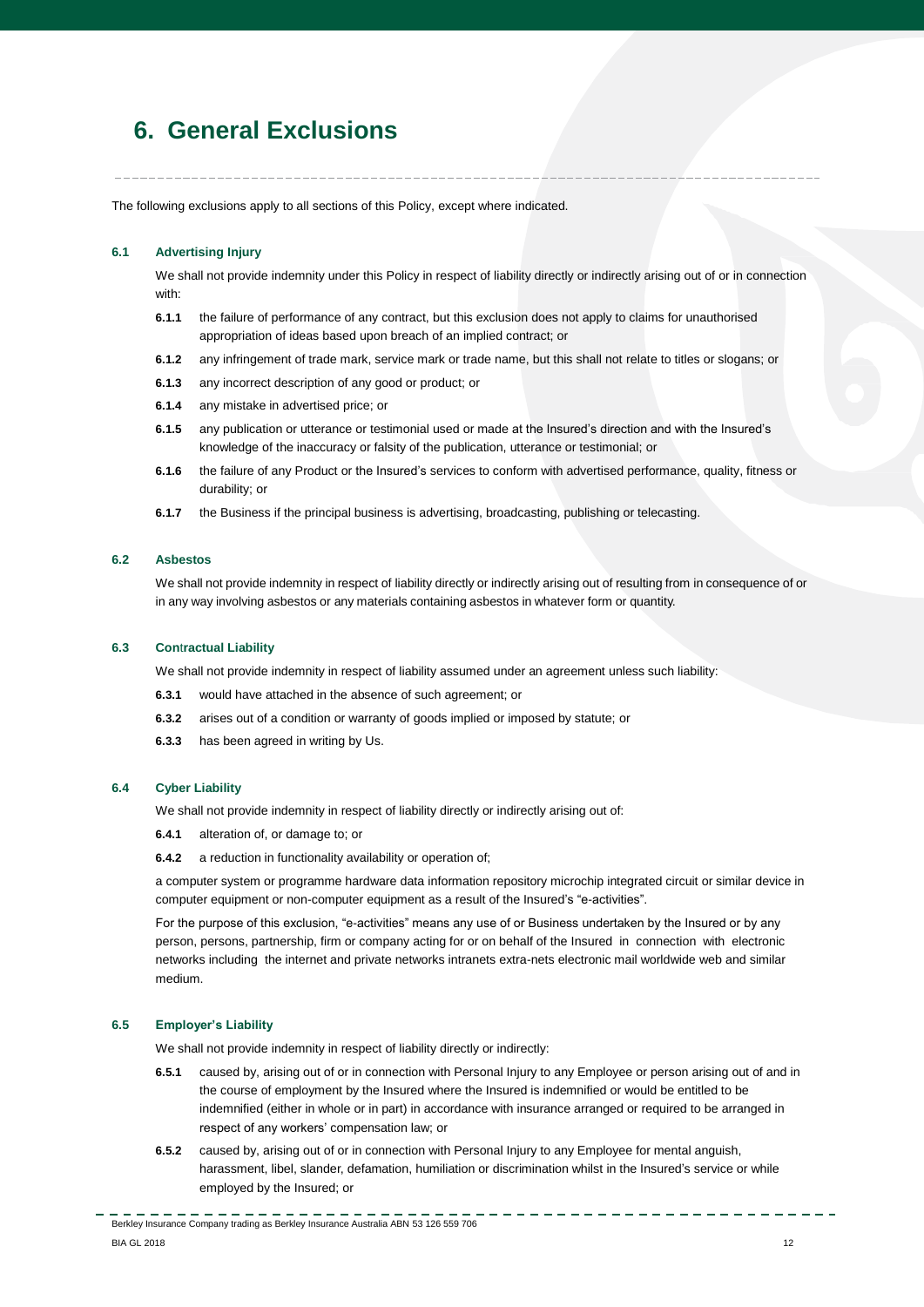**6.5.3** imposed by the provisions of any workers' compensation law or accident compensation legislation or industrial award, agreement or determination.

## **6.6 Fines, Penalties, Punitive and Liquidated Damages**

We shall not provide indemnity in respect of any liability to pay fines, penalties, punitive, liquidated exemplary or aggravated damages or any additional damages resulting from the multiplication of compensatory damages.

### **6.7 Libel, slander or defamatory material**

We shall not provide indemnity in respect of liability directly or indirectly arising out of caused by or in connection with the publication or utterance of libel or slander or other defamatory material.

#### **6.8 Loss of Use**

We shall not provide indemnity for any claim in respect of loss of use of tangible property which has not been physically injured or destroyed resulting from:

- **6.8.1** a delay in or lack of performance by or on behalf of the Insured of any contract or agreement; or
- **6.8.2** the failure of any Product to meet the level of performance, quality, fitness or durability warranted or represented by the Insured.

This Exclusion shall not apply to loss of use of other tangible property resulting from the sudden and accidental physical damage to or destruction of Products or work performed by or on behalf of the Insured after such Products or work have been put to their intended use by any entity other than the Insured.

### **6.9 Other Insurance**

We shall not provide indemnity in respect of any liability to the extent that indemnity is available to the Insured (or other person entitled to make a claim on the Policy) for such liability under some other contract of insurance PROVIDED THAT this exclusion shall not operate in respect of a claim by the Named Insured where the Named Insured has entered into the other contract of insurance.

#### **6.10 Pollution or Contamination**

We shall not provide indemnity in respect of:

- **6.10.1** any liability directly or indirectly caused by, arising from or contributed to by the discharge, dispersal, release, seepage, migration or escape of Pollutants into or upon buildings or structures, water, land or the atmosphere; or
- **6.10.2** any costs incurred in removing nullifying or cleaning up Pollutants; or
- **6.10.3** any costs incurred in preventing the escape of Pollutants; or
- **6.10.4** any liability directly or indirectly caused by, arising from or contributed to by the discharge, dispersal, release, seepage, migration or escape of Pollutants caused by any products which have been discarded, dumped, abandoned or thrown away by others.

Provided that, exclusions 6.10.1 and 6.10.2 shall not apply where the claim arises from a sudden identifiable unintended and unexpected incident which takes place in its entirety at a specific time and place during the Period of Insurance and occurs outside of the United States of America, Canada and their respective protectorates and territories

## **6.11 Professional Liability**

We shall not provide indemnity in respect of liability caused by or arising out of the rendering of or failure to render professional advice, design, specification or service for a fee.

## **6.12 Radioactive Contamination**

We shall not provide indemnity in respect of any legal liability of whatsoever nature directly or indirectly caused by or contributed to by or arising from:

**6.12.1** ionising radiations or contamination by radioactivity from any nuclear fuel or from any nuclear waste from the

. . . . . . . . . . . . . .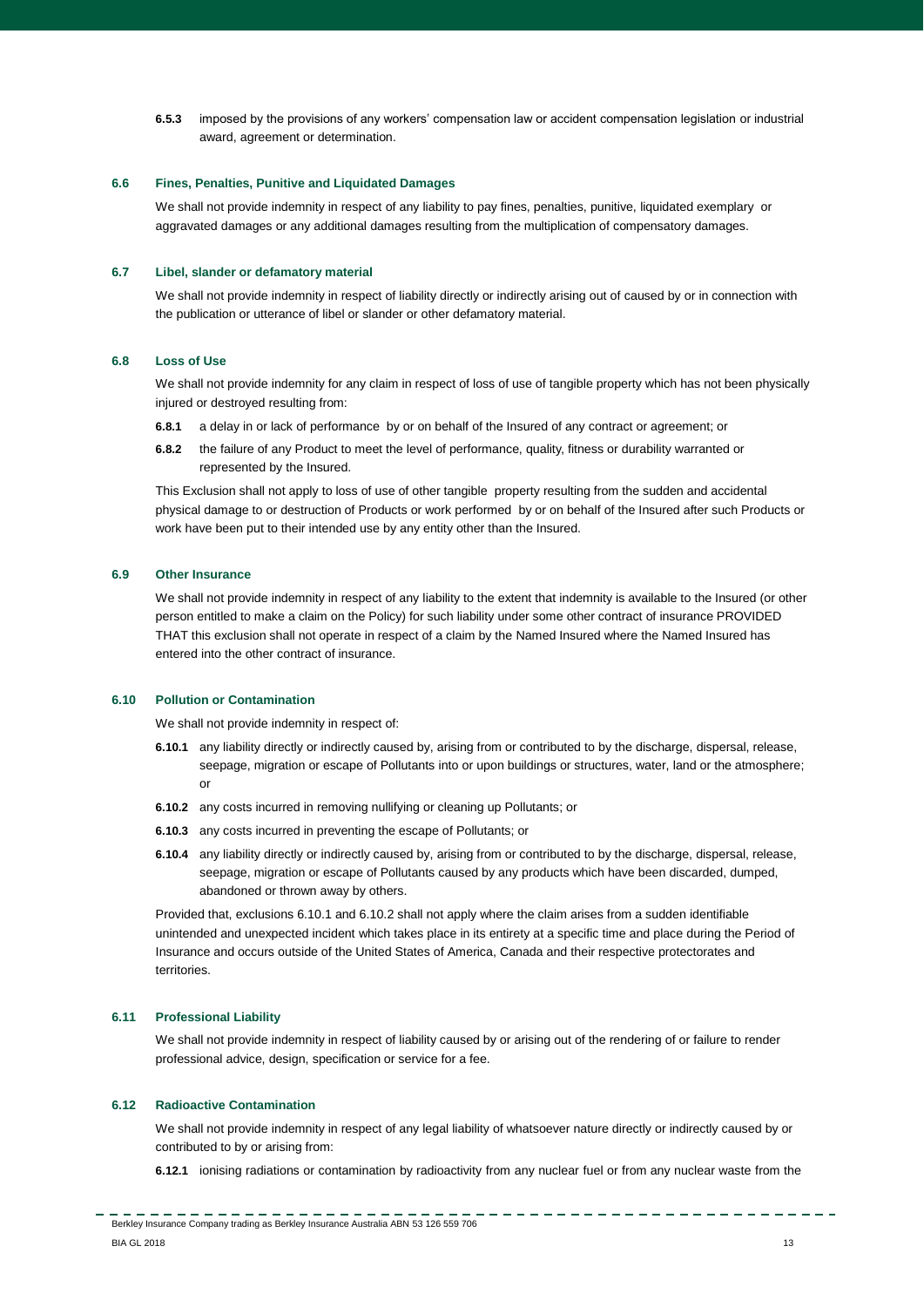combustion of nuclear fuel; or

- **6.12.2** the radioactive toxic explosive or other hazardous properties of any explosive nuclear assembly or nuclear component thereof; or
- **6.12.3** exposure to magnetic, electric or electromagnetic fields or radiation.

## **6.13 Rectification of faulty work**

We shall not provide indemnity under this Policy for any liability arising from any claim in respect of the rectification of faulty work performed by or on behalf of the Insured.

## **6.14 War and Terrorism**

We shall not provide indemnity in respect of any liability of whatsoever nature directly or indirectly caused or occasioned by or happening through or in consequence of war, invasion, act of foreign enemy, hostilities (whether war be declared or not) civil war, rebellion, revolution, insurrection, Act of Terrorism or military or usurped power or confiscation or nationalisation or requisition or destruction of or Property Damage by or under the order of any government or public authority or any action taken in controlling, preventing, suppressing or in any way relating to any of the above.

-----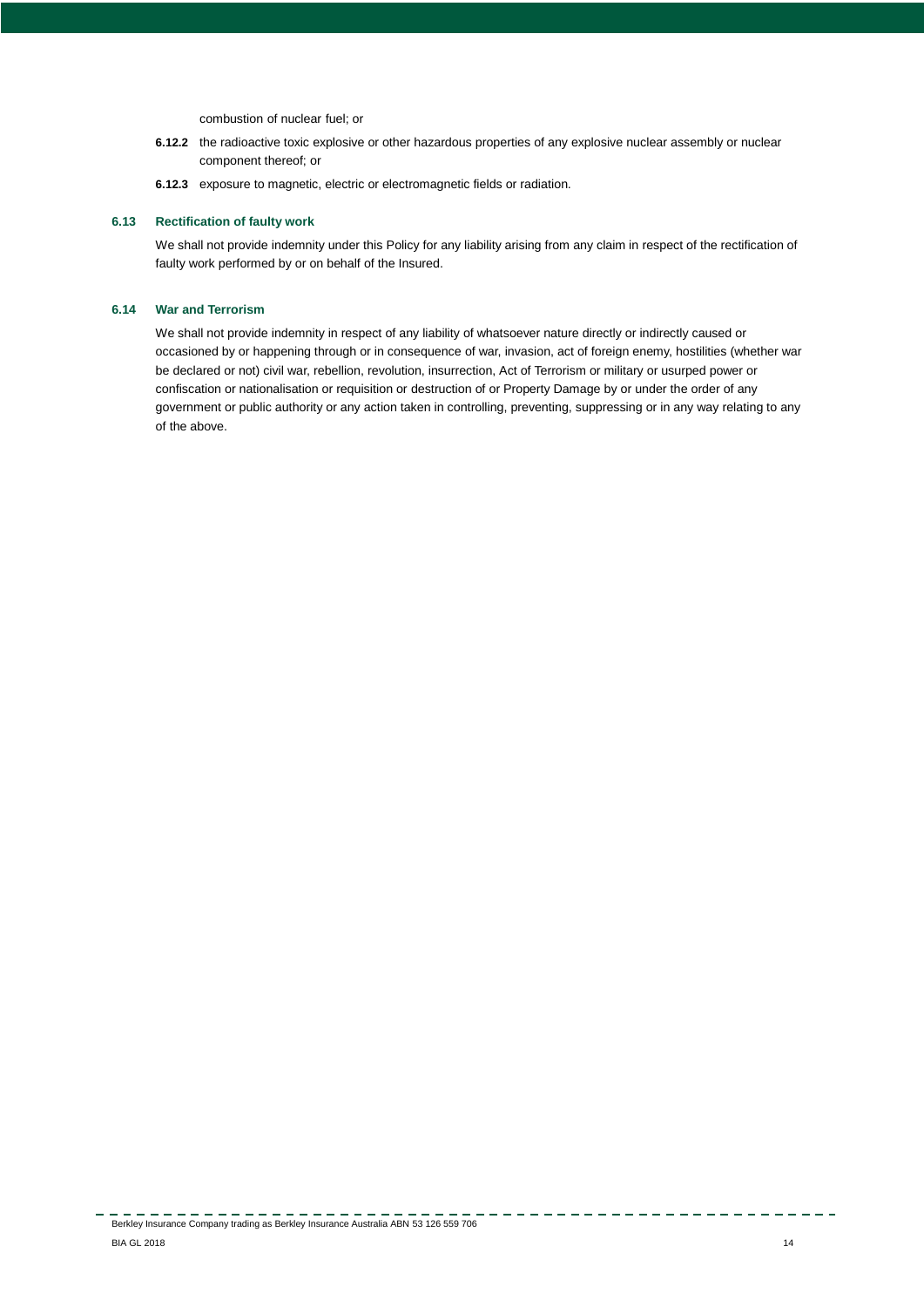# <span id="page-14-0"></span>**7. Definitions and Interpretations**

Headings and notes are for information purposes only and are not to be construed as part of this insurance. Various words and phrases are used in this insurance and wherever they appear in capital letters and whether they are used in the plural or singular form, they are deemed to have the meaning set out below:

### **7.1 Act of Terrorism**

means the actual or threatened:

- **7.1.1** use of force or violence against persons or Property; or
- **7.1.2** commission of an act dangerous to human life or Property; or
- **7.1.3** commission of an act that interferes with or disrupts an electronic or communication system;

undertaken by any person or group whether or not acting on behalf of or in connection with any organisation government power authority or military force and the reasonably apparent intent of effect is to:

- **7.1.4** intimidate or coerce a government or organisation or to disrupt any segment of the economy;
- **7.1.5** cause alarm fright fear of danger or apprehension of public safety in one or more distinct segments of the general public or to intimidate or coerce one or more such segments; or
- **7.1.6** further political ideological religious or cultural objectives or to express support for (or opposition to) a philosophy ideology religion or culture.

#### **7.2 Advertising Injury**

## **shall mean any unintentional;**

- **7.2.1** defamation; or
- **7.2.2** breaches of the misleading and deceptive conduct provisions of the Competition and Consumer Act 2010 (Cth) or any State or Territory Fair Trading Act or similar legislation of any country, state or territory; or
- **7.2.3** infringement of copyright or passing off of title or slogan; or
- **7.2.4** unfair competition, piracy or idea misappropriation; or
- **7.2.5** invasion of a right to privacy;

committed or alleged to have been committed during the Period of Insurance in any advertisement, publicity article, broadcast, telecast or via an internet website, and caused by or arising out of the Insured's advertising activities in connection with the Business or Products.

## **7.3 Aircraft**

shall mean any vessel, craft or thing made or intended to transport persons or property through the air, atmosphere or space.

## **7.4 Business**

shall mean the Insured's business as described in the Schedule and shall include:

- **7.4.1** the provision and management of catering, social, sports, educational, medical, dental and welfare services for the benefit of the Insured's Employees; and
- **7.4.2** fire, security, first aid and ambulance services provided by the Insured for the benefit of the Insured's Employees; and
- **7.4.3** the ownership, repair, maintenance and decoration of the Insured's premises; and
- **7.4.4** private work carried out by any Employee of the Insured (with the consent of the Insured) for any director, partner or senior official of the Insured.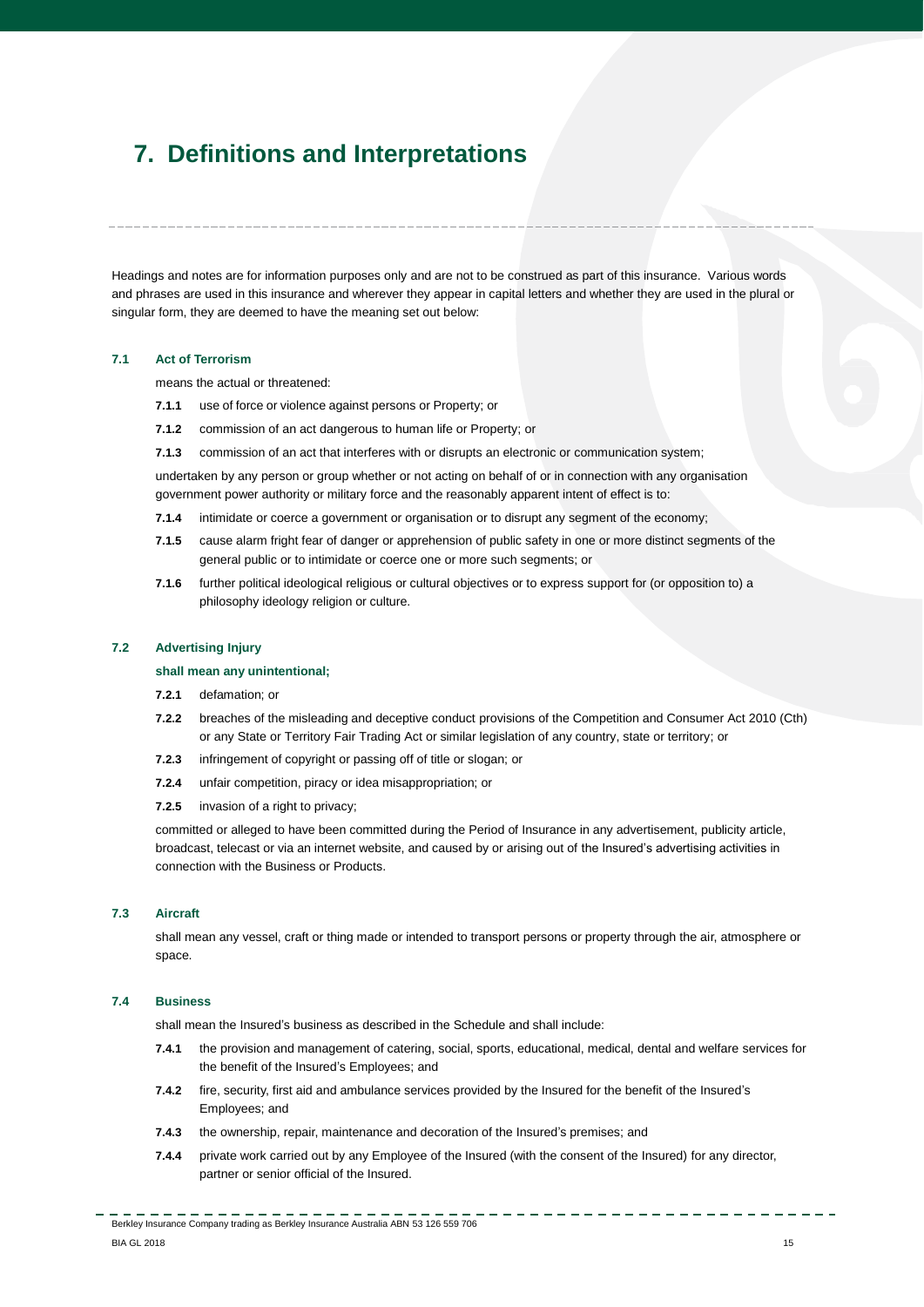## **7.5 Compensation**

shall mean all sums which the Insured shall be legally liable to pay by judgment or agrees to pay by settlement (with Our prior written consent), including claimant's costs and expenses for:

- **7.5.1** Personal Injury; or
- **7.5.2** Property Damage; or
- **7.5.3** Advertising Injury

to which coverage under this Policy applies, PROVIDED THAT, Compensation does not include:

- a) fines or penalties;
- b) punitive, liquidated, exemplary or aggravated damages; or
- c) any additional damages resulting from the multiplication of compensatory damages.

## **7.6 Conditions**

shall mean the General Conditions.

## **7.7 Contractual Liability**

shall mean liability which attaches by virtue of a contract or agreement.

## **7.8 Defence Costs**

shall mean all reasonable and necessary costs and expenses incurred in the investigation, reporting on, defence or settlement of any claim in respect of which We are liable to indemnify the Insured under this Policy. This also includes reporting in writing to Us on the investigation, defence or settlement of any claim.

## **7.9 Employee**

shall mean:

- **7.9.1** any person under a contract of service or apprenticeship with the Named Insured;
- **7.9.2** any person under a contract of service or apprenticeship with another employer who is hired to or borrowed by the Named Insured;
- **7.9.3** any self-employed person working under contract with and under the direction of the Named Insured;
- **7.9.4** any person or student undertaking work for the Named Insured under a work experience government training or similar scheme; or
- **7.9.5** any volunteer of the Named Insured;

whilst they are engaged in connection with the Business.

## **7.10 Endorsement**

shall mean any endorsement which might apply to this Policy.

## **7.11 Excess**

shall mean the total amount shown in the Schedule payable by the Insured or any other person entitled to indemnity. The Excess applies to each Occurrence or Claim as specified in the Schedule and is payable at such time required by Us.

If any payment made by Us includes the amount for which the Insured or any other person entitled to indemnity is responsible such amount shall be repaid to Us forthwith.

## **7.12 Exclusions**

shall mean the General Exclusions and the section Exclusions.

Berkley Insurance Company trading as Berkley Insurance Australia ABN 53 126 559 706 er and the set of the set of the set of the set of the set of the set of the set of the set of the set of the set of the set of the set of the set of the set of the set of the set of the set of the set of the set of the se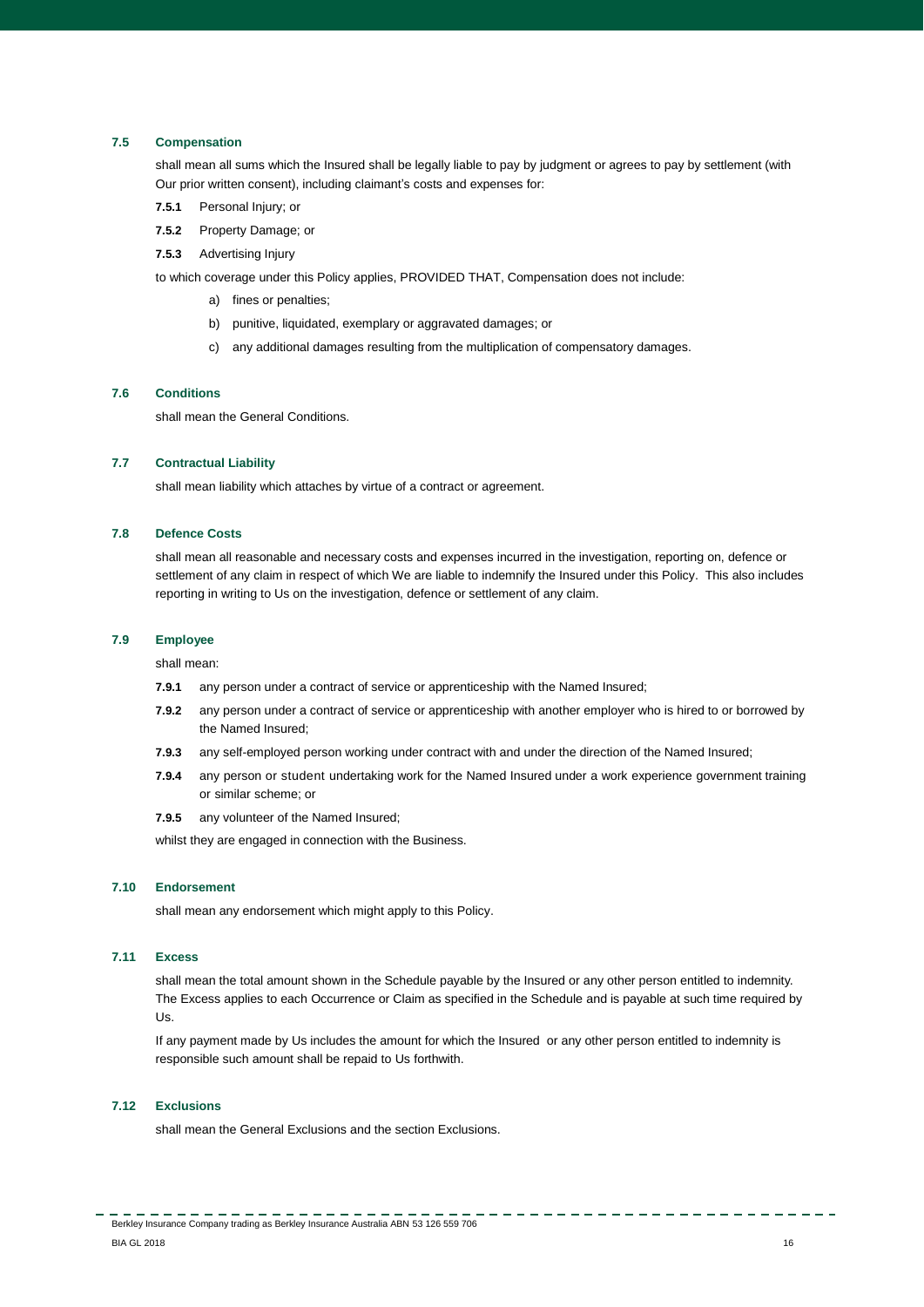## **7.13 Insured**

shall mean:

- **7.13.1** the Named Insured; and
- **7.13.2** any partner, officer, director, or Employee of the Named Insured while acting within the scope of their duties for the Named Insured; and
- **7.13.3** any Principal of the Named Insured but only in respect of the liability of such principal arising out of the performance by the Named Insured of any contract or agreement for the performance of work or services in connection with the Business.

## **7.14 Limit of Indemnity**

shall mean the limit as specified in the Schedule. Where claims arise from Occurrences that happen within the United States of America, Canada or their respective protectorates and territories, the Limit of Indemnity shall be inclusive of Defence Costs, claimant's costs and expenses and will apply in the aggregate to all claims during the Period of Insurance.

### **7.15 Mechanically Propelled Vehicle**

shall mean any type of machine on wheels, skis or on self-laid tracks made or intended to be propelled other than by manual or animal power.

## **7.16 Named Insured**

shall mean the person or corporate body named as such in the Schedule.

### **7.17 Occurrence**

- **7.17.1** shall mean an event, including continuous or repeated exposure to substantially the same general conditions, which result in Personal Injury or Property Damage that is neither expected nor intended from the Insured's standpoint.
- **7.17.2** All events of a series consequent on or attributable to one source or original cause are deemed to be one Occurrence.
- **7.17.3** All Advertising Injury consequent on or attributable to one source or original cause is deemed to be one Occurrence.

## **7.18 Period of Insurance**

shall mean the period specified in the Schedule.

## **7.19 Personal Injury**

shall mean:

- **7.19.1** bodily injury, death illness, disease, or disability; or
- **7.19.2** mental injury mental anguish or shock; or
- **7.19.3** false arrest, false imprisonment, wrongful detention, malicious prosecution, or humiliation; or
- **7.19.4** assault and battery not committed by or at the direction of the Insured, unless committed for the purpose of preventing or eliminating danger to persons or property; or
- **7.19.5** wrongful eviction, entry or other invasion of privacy; or
- **7.19.6** unintentional libel or slander; or
- **7.19.7** racial, religious, sexual or age discrimination not committed by or at the direction of the Insured; or
- **7.19.8** loss of consortium resulting from any of the circumstances described in clauses (7.19.1) to (7.19.4) above.

## **7.20 Policy**

shall mean:

**7.20.1** all terms (including without limitation the Insuring Clauses, Definitions and Interpretation, Extensions,

----------------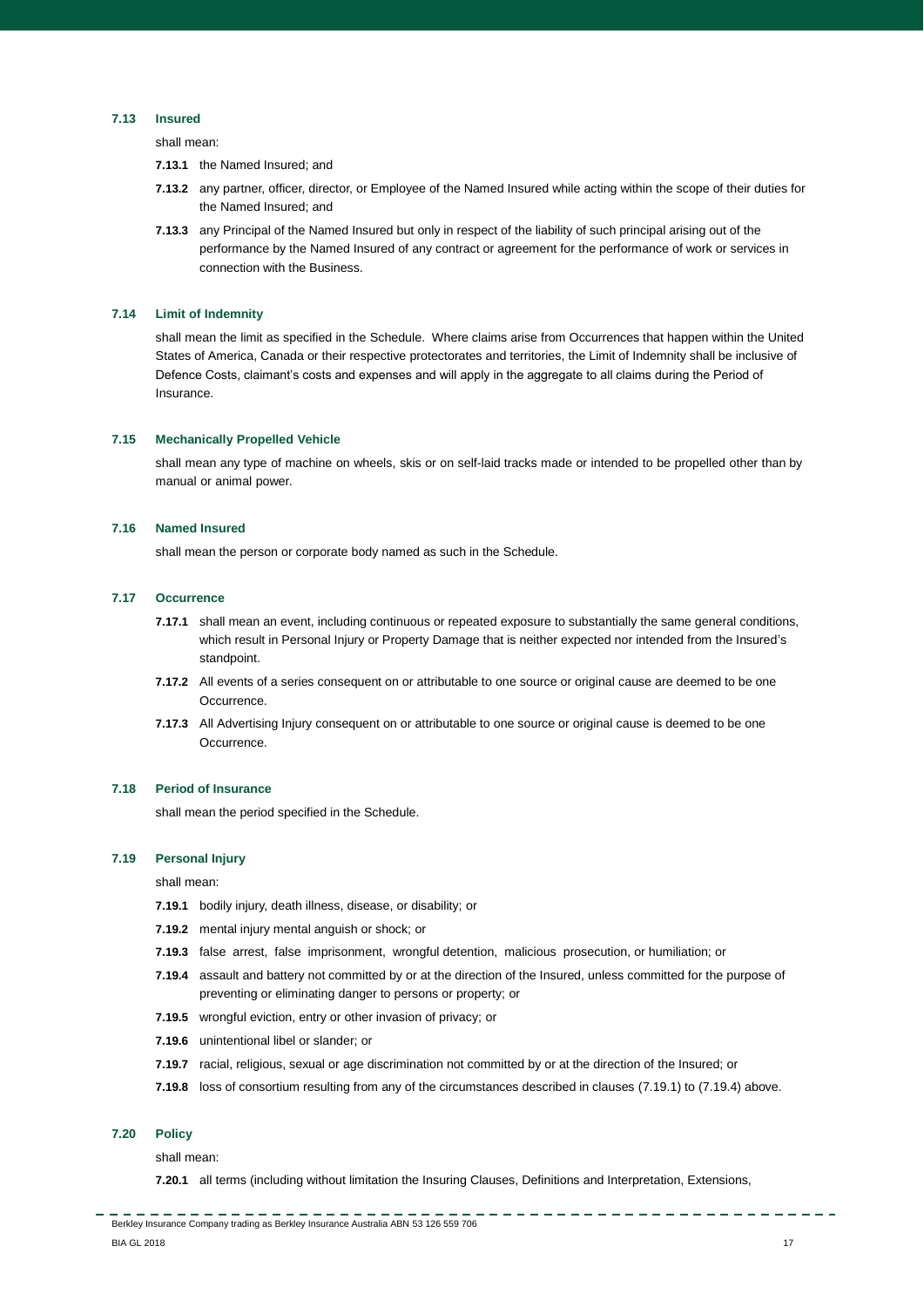Conditions, Exclusions and Limit of Indemnity) set out in this document; and

**7.20.2** the Schedule; and

**7.20.3** all Endorsements incorporated in and issued from time to time for incorporation in this document;

all of which shall be read together and constitute the contract of insurance.

## **7.21 Pollutant**

shall mean any solid, liquid, gaseous or thermal irritant or contaminant, including but not limited to smoke vapours soot fumes acids alkalis toxic chemicals or waste materials, including materials that are intended to be recycled, reconditioned or reclaimed.

# **7.22** P**remium**

shall mean the amount payable by the Insured specified as such in the Schedule or any Endorsement.

#### **7.23 Principal**

shall mean any person, employer, firm, company, ministry or authority for whom the Insured is carrying out a contract or agreement for the performance of work.

## **7.24 Product**

shall mean any product or item (after it has ceased to be in the possession of the Insured) sold supplied erected repaired altered treated installed processed manufactured tested serviced hired out stored transported or delivered by or through the Insured including containers packaging or labelling thereof in the course of the Business in or from the Territorial Limits and also includes:

- **7.24.1** any design, formula or specification of such Product; or
- **7.24.2** anything in respect of which the Insured is deemed to be the manufacturer by operation of a law of the Commonwealth of Australia or its external territories.

#### **7.25 Property Damage**

shall mean:

- **7.25.1** physical injury to, destruction of or loss of tangible property including resulting loss of use of that property; or
- **7.25.2** loss of use of tangible property that is not physically damaged, lost or destroyed PROVIDED THAT such loss of use is caused by physical damage to or destruction of other tangible property.

## **7.26 Schedule**

shall mean the Schedule attached to this Policy.

#### **7.27 Territo**r**ial Limits**

shall mean anywhere in the world except the United States of America, Canada and their respective protectorates and territories, where coverage will only apply in respect of any Product exported into such countries as agreed in writing by Us.

#### **7.28 Tool of Trade**

shall mean any Mechanically Propelled Vehicle which has mechanical digging, scraping, drilling equipment or any tool or plant attached but only when it is being used by the Insured on any worksite at which work is performed for or in connection with the Business.

#### **7.29 Watercraft**

shall mean any vessel, craft, or thing made or intended to float on or in or travel on or through or under water.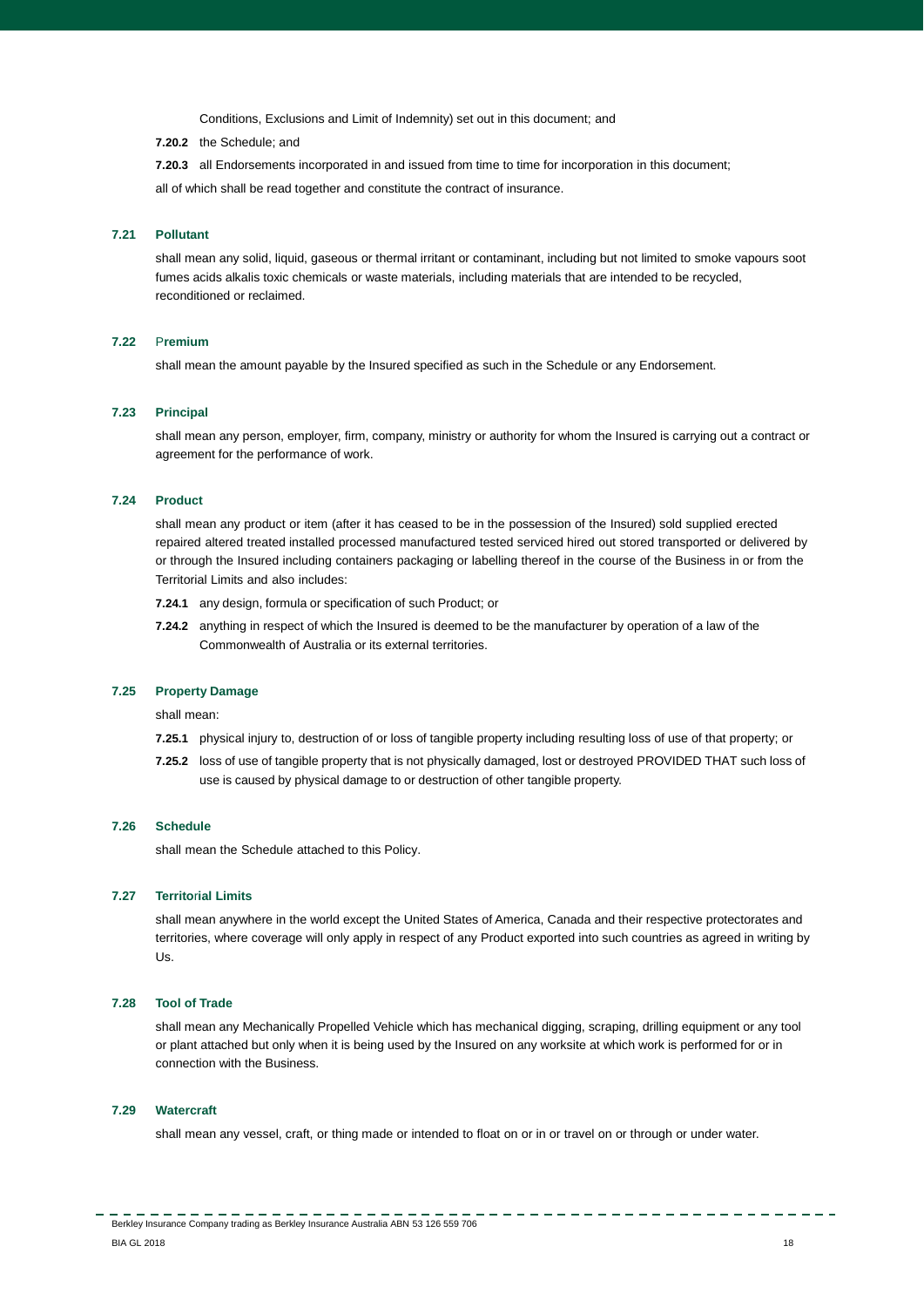# **7.30 We, Us, Our**

shall mean Berkley Insurance Company (trading as Berkley Insurance Australia) ABN 53 126 559 706.

References in this Policy to any statute, statutory provision, directive or other legislation include a reference to that statute statutory provision directive or legislation as amended extended consolidated or replaced from time to time (whether before or after the date of this Policy) and include any order regulation instrument or other subordinate legislation made under the relevant statute statutory provision directive or legislation.

 $\frac{1}{2} \frac{1}{2} \frac{1}{2} \frac{1}{2} \frac{1}{2} \frac{1}{2} \frac{1}{2} \frac{1}{2} \frac{1}{2} \frac{1}{2} \frac{1}{2} \frac{1}{2} \frac{1}{2} \frac{1}{2} \frac{1}{2} \frac{1}{2} \frac{1}{2} \frac{1}{2} \frac{1}{2} \frac{1}{2} \frac{1}{2} \frac{1}{2} \frac{1}{2} \frac{1}{2} \frac{1}{2} \frac{1}{2} \frac{1}{2} \frac{1}{2} \frac{1}{2} \frac{1}{2} \frac{1}{2} \frac{$ 

---------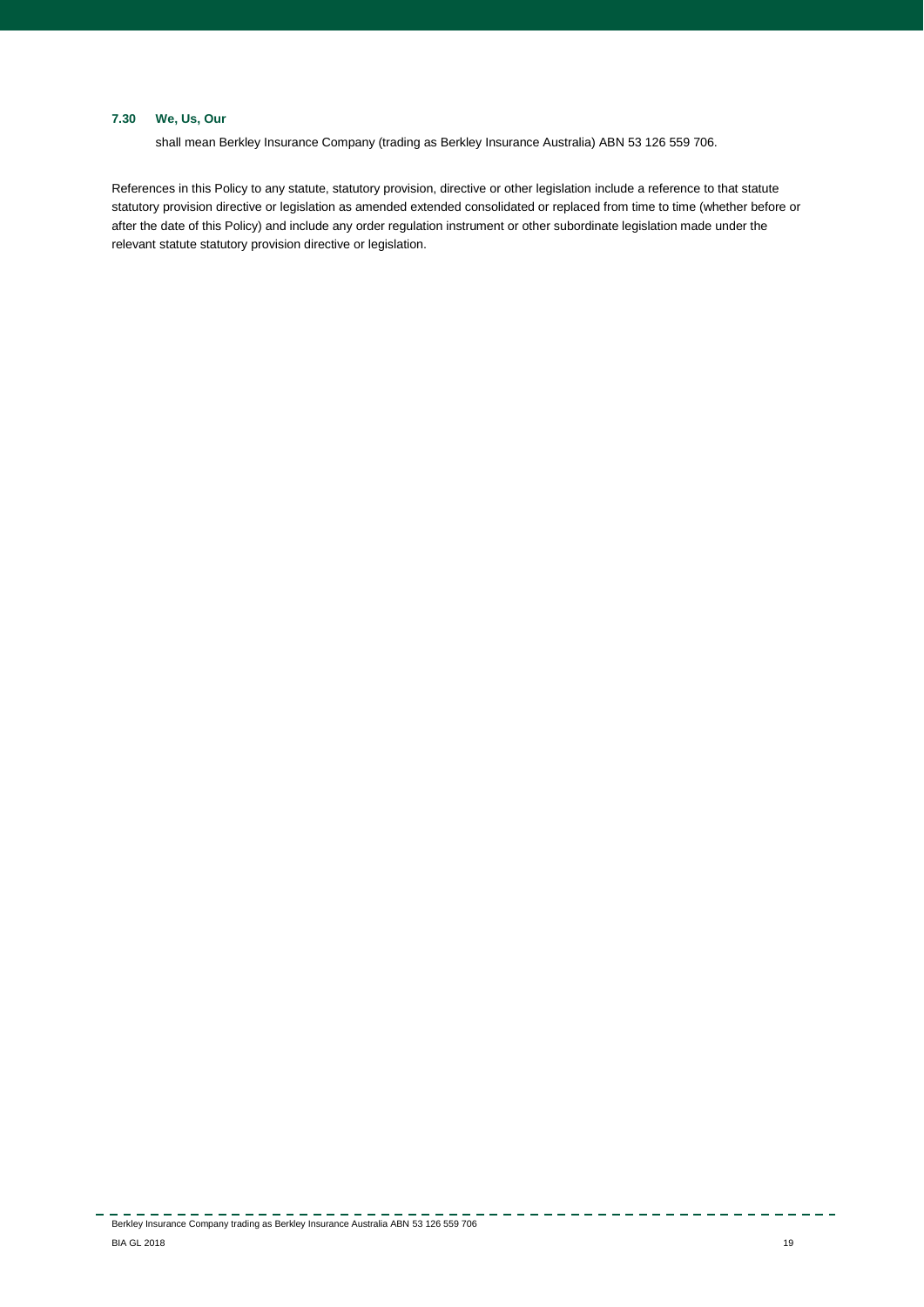# <span id="page-19-0"></span>**8. General Conditions**

The following conditions apply to all sections of this Policy, except where indicated.

## **8.1 Material Change**

The Insured shall notify Us of any material change to the Business within 30 days of such change taking place. We reserve the right to amend the terms and conditions of this Policy upon receipt of this information and may also cancel the Policy in certain circumstances.

### **8.2 Premium Adjustment**

If the Premium is based on estimates an accurate record containing all particulars relative thereto shall be kept by the Insured. The Insured shall at all times allow Us to inspect such record and shall supply such particulars as We may require within one month from the expiry of the Period of Insurance and the Premium shall thereupon be adjusted by Us from time to time. At Our request, the Insured shall supply Us with an auditor's certificate in support of such particulars.

If the Insured fails to supply such particulars within the period stated We shall be entitled to make a reasonable estimate of such particulars and adjust the Premium accordingly.

## **8.3 Reas**o**nable Care**

The Insured shall take all reasonable care:

- **8.3.1** to prevent any event which may give rise to a claim under this Policy; and
- **8.3.2** to maintain the premises plant and everything used in the Business in proper repair; and
- **8.3.3** in the selection and supervision of Employees; and
- **8.3.4** to comply with all statutory and other obligations and regulations imposed by any authority; and
- **8.3.5** to make good or remedy any defect or danger which becomes apparent and take such additional precautions as the circumstances may require.

## **8.4 Claims (Notice in Writing from the Insured)**

The Insured or their legal personal representatives shall give notice in writing to Us as soon as possible after any Occurrence or event which may give rise to liability under this Policy with full particulars of such Occurrence or event. Every claim notice letter or writ or process or other document served on the Insured shall be forwarded to Us immediately on receipt.

Notice in writing shall also be given immediately to Us by the Insured of any impending prosecution inquest or fatal inquiry in connection with any such event.

Notice of any claim will be provided in writing to:

National Head of Claims australiaclaims@berkleyinaus.com.au Berkley Insurance Australia PO Box Q296 QVB NSW 1230